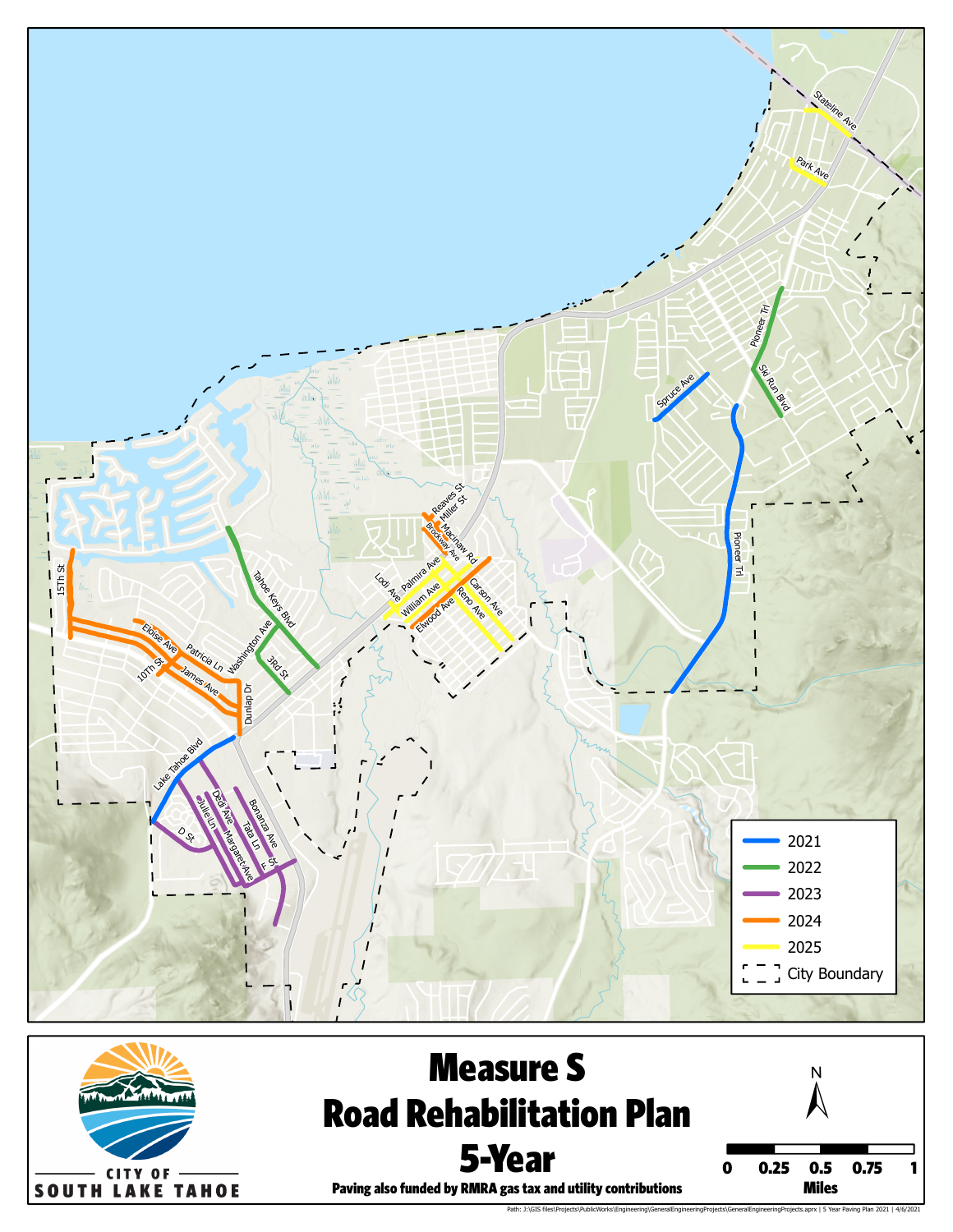## **City of South Lake Tahoe Measure S Road Rehabilitation Plan 5‐year**

**(Assumes \$2.65M Budget Per Year for Years 2‐5)**

|              |                                                                         | <b>Functional</b>         | Length  |     |                            |                       |
|--------------|-------------------------------------------------------------------------|---------------------------|---------|-----|----------------------------|-----------------------|
| <b>IYear</b> | Roadway Segment                                                         | <b>Classification</b>     | (Miles) | PCI | <b>Treatment</b>           | <b>Estimated Cost</b> |
|              | 2021 Lake Tahoe Boulevard - Viking Way to Emerald Bay Road <sup>+</sup> | <b>Principal Arterial</b> | 0.6021  | 66  | Mill and Overlay 4"        | 957,000               |
|              | 2021 Pioneer Trail - City Limits to Blackwood Road                      | <b>Minor Arterial</b>     | 1.868   | 65  | Mill and Overlay 4"        | 2,426,000             |
|              | 2021 Spruce Avenue - Glenwood Way to Blackwood Road                     | Local                     | 0.283   | 63  | <b>Mill and Overlay 4"</b> | 314,000               |
|              |                                                                         |                           |         |     | <b>Total</b>               | 3,697,000             |

|      |                                                               | <b>IFunctional</b>     | Length  |     |                     |                       |
|------|---------------------------------------------------------------|------------------------|---------|-----|---------------------|-----------------------|
| Year | <b>Roadway Segment</b>                                        | <b>Classification</b>  | (Miles) | PCI | <b>Treatment</b>    | <b>Estimated Cost</b> |
|      | 2022 Pioneer Trail - Ski Run Boulevard to Larch Avenue        | Arterial               | 0.465   | 70  | Mill and Overlay 4" | 529,000               |
|      | 2022 Ski Run Boulevard - Pioneer Trail to Needle Peak Road    | Arterial               | 0.290   | 65  | Mill and Overlay 4" | 674,000               |
|      | 2022 3rd Street - Lake Tahoe Boulevard to Washington Avenue   | <b>Major Collector</b> | 0.245   | 53  | Mill and Overlay 4" | 217,000               |
|      | 2022 Washington Avenue - Tahoe Island to Tahoe Keys Boulevard | <b>Major Collector</b> | 0.179   | 38  | Mill and Overlay 3" | 117,000               |
|      | 2022 Tahoe Keys Boulevard - Lake Tahoe Boulevard to Venice**  | <b>Major Collector</b> | 0.888   | 61  | Mill and Overlay 3" | 916,000               |
|      |                                                               |                        |         |     | <b>Total</b>        | 2,453,000             |

|      |                                                                                  | <b>Functional</b>      | Length  |            |                     |                       |
|------|----------------------------------------------------------------------------------|------------------------|---------|------------|---------------------|-----------------------|
| Year | <b>Roadway Segment</b>                                                           | <b>Classification</b>  | (Miles) | <b>PCI</b> | Treatment           | <b>Estimated Cost</b> |
|      | 2023 D Street - Lake Tahoe Boulevard to Julie Lane <sup>3</sup>                  | <b>Major Collector</b> | 0.323   | $75*$      | Pulverize w 3" Pave | 232,000               |
|      | 2023 F Street - Julie to Emerald Bay Road <sup>3</sup>                           | Local                  | 0.286   | $51*$      | Pulverize w 3" Pave | 189,000               |
|      | 2023 Bonanza Avenue - H Street to B Street <sup>3</sup>                          | Local                  | 0.791   | $24*$      | Pulverize w 3" Pave | 523,000               |
|      | 2023 Margaret Street - F Street to Delta Street                                  | Local                  | 0.533   | 58*        | Pulverize w 3" Pave | 352,000               |
|      | 2023 Dedi Avenue - F Street to Delta Street                                      | Local                  | 0.534   | $47*$      | Pulverize w 3" Pave | 353,000               |
|      | 2023 Julie Lane - F Street to Lake Tahoe Boulevard                               | Local                  | 0.625   | $60*$      | Pulverize w 3" Pave | 655,000               |
|      | 2023 Tate Lane - F Street to pavement demarcation at 1052 Tata Lane <sup>4</sup> | Local                  | 0.594   | $51*$      | Pulverize w 3" Pave | 458,000               |
|      |                                                                                  |                        |         |            | Total               | 2,762,000             |

|             |                                                      | <b>Functional</b>      | Length  |            |                     |                       |
|-------------|------------------------------------------------------|------------------------|---------|------------|---------------------|-----------------------|
| <b>Year</b> | Roadway Segment                                      | <b>Classification</b>  | (Miles) | <b>PCI</b> | <b>Treatment</b>    | <b>Estimated Cost</b> |
|             | 2024 15th Street - Emerald Bay Road to Venice Drive  | <b>Major Collector</b> | 0.457   | $36*$      | Pulverize w 3" Pave | 485,000               |
|             | 2024 James Avenue - 15th Street to Dunlap Drive      | Local                  | 1.037   | $39*$      | Pulverize w 3" Pave | 686,000               |
|             | 2024 Eloise Avenue - 15th Street to Dunlap Drive     | Local                  | 1.040   | $43*$      | Pulverize w 3" Pave | 688,000               |
|             | 2024 Dunlap Drive - Lake Tahoe Boulevard to Patricia | Local                  | 0.271   | 49*        | Pulverize w 4" Pave | 281,000               |
|             | 2024 10th Street - Emerald Bay Road to Patricia Lane | Local                  | 0.156   | $29*$      | Pulverize w 3" Pave | 103,000               |
|             | 2024 Patricia Lane - 12th Street to Dunlap Drive     | Local                  | 0.657   | $34*$      | Pulverize w 3" Pave | 434,000               |
|             |                                                      |                        |         |            | <b>Total</b>        | 2,677,000             |